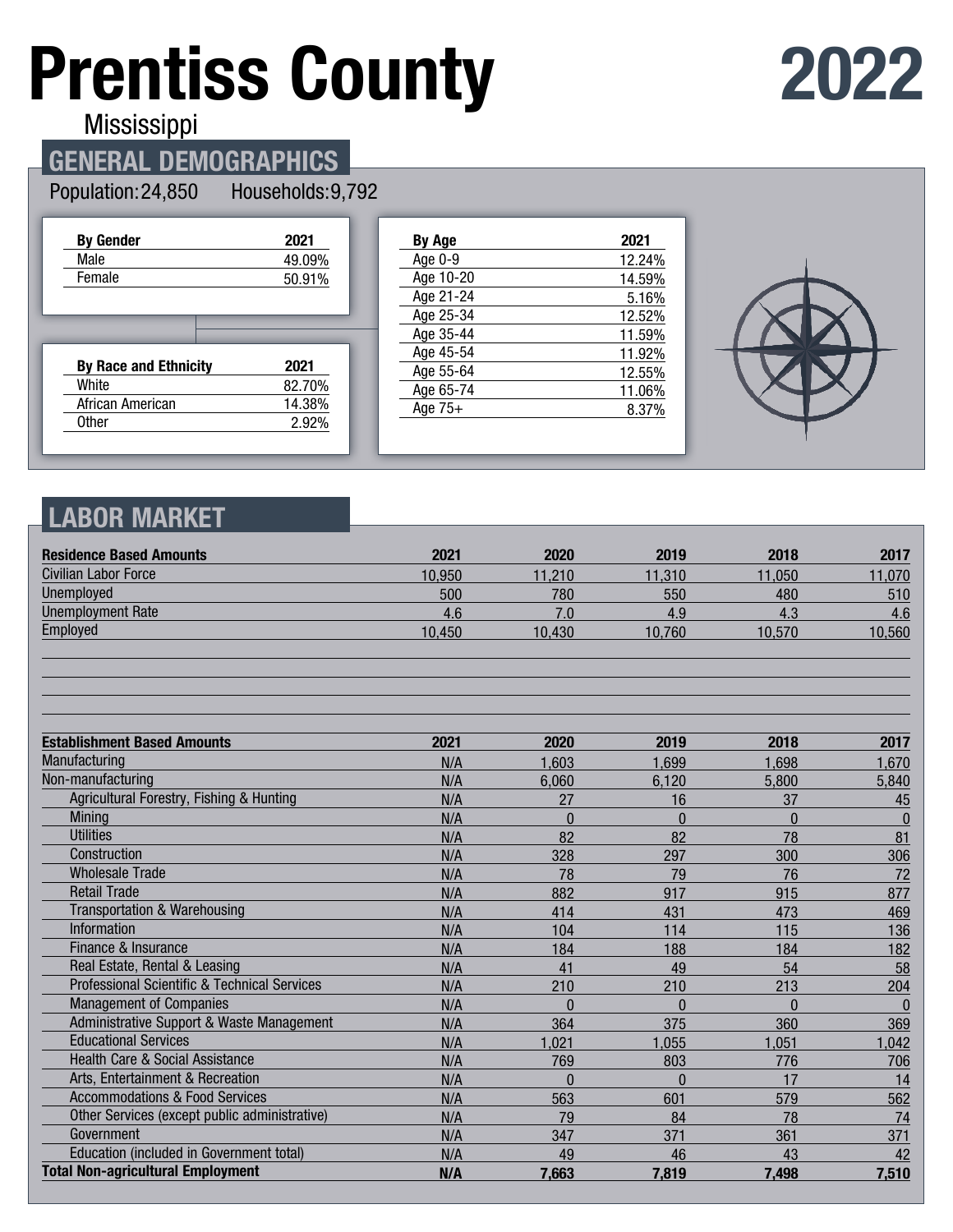| н |
|---|
|---|

|                                | 2021     | 2020     | 2019     | 2018     | 2017     | <b>Region</b> |
|--------------------------------|----------|----------|----------|----------|----------|---------------|
|                                |          |          |          |          |          |               |
| <b>Per Capita Income</b>       | \$34,158 | \$31,314 | \$30,727 | \$30,084 | \$30,418 | \$40,894      |
|                                |          |          |          |          |          |               |
| <b>Median Household Income</b> | \$41,962 | \$40,956 | \$37,293 | \$38,318 | \$35,358 | \$50,575      |
|                                |          |          |          |          |          |               |
| # of Households with Income    |          |          |          |          |          |               |
| Equal or Less Than \$24,999    | 3,162    | 3,232    | 3,365    | 3.268    | 3.548    | 57,091        |
|                                |          |          |          |          |          |               |
| % of Households with Income    |          |          |          |          |          |               |
| Equal or Less Than \$24,999    | 32.29%   | 32.80%   | 34.15%   | 33.26%   | 36.08%   | 25.90%        |
|                                |          |          |          |          |          |               |

| <b>Employment Occupational Composition %</b> | 2021   |
|----------------------------------------------|--------|
| Professional and Technical                   | 15.25% |
| Executive, Administrative and Managerial     | 5.08%  |
| <b>Sales</b>                                 | 8.42%  |
| Administrative Support and Clerical          | 10.19% |
| Production, Craft and Repair                 | 23.84% |
| <b>Transportation and Material Moving</b>    | 14.63% |
| Handlers, Helpers and Laborers               | 0.46%  |
| Service                                      | 22.12% |

| <b>Establishment-Based Employment Composition % 2021</b> |     |
|----------------------------------------------------------|-----|
| Manufacturing                                            | N/A |
| Non-Manufacturing                                        | N/A |



| <b>SOCIAL ENVIRONMENT</b>                           |          |                 |          |          |          |  |
|-----------------------------------------------------|----------|-----------------|----------|----------|----------|--|
|                                                     | 2021     | 2020            | 2019     | 2018     | 2017     |  |
| <b>Number of Births to Single Teens</b>             | N/A      | 15 <sup>1</sup> | 22       | 31       | 31       |  |
| <b>TANF &amp; Food Stamp Payments per Household</b> | \$413.12 | \$410.52        | \$317.78 | \$419.37 | \$461.04 |  |
| <b>Number of Divorces</b>                           | N/A      | 139             | 120      | 115      | 105      |  |
| <b>Number of Divorces Involving Children</b>        | N/A      | 66              | 51       | 49       | 50       |  |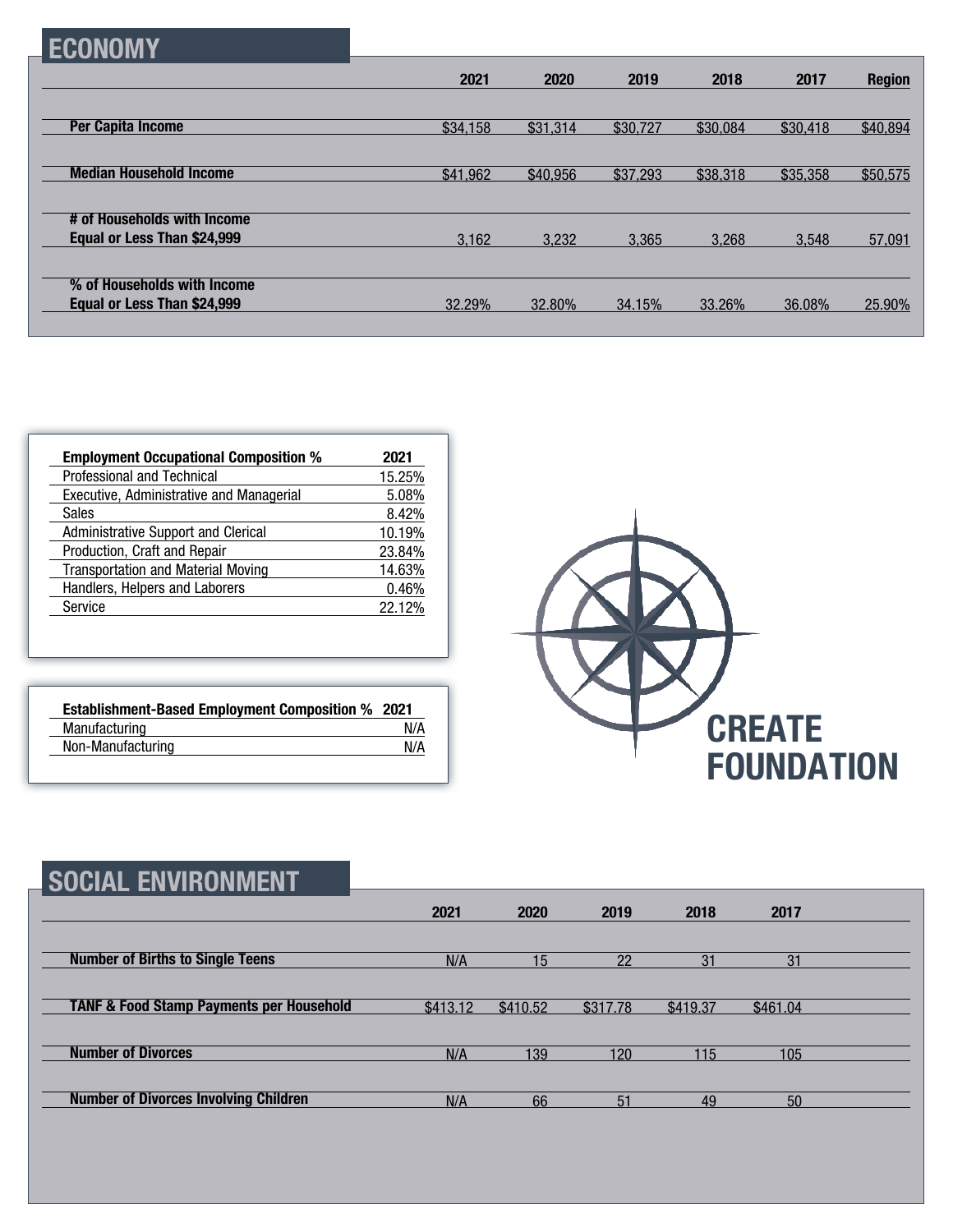## **EDUCATION**

|                                           | 2021     | 2020     | 2019     | 2018     | 2017    | <b>Region</b> |
|-------------------------------------------|----------|----------|----------|----------|---------|---------------|
|                                           |          |          |          |          |         |               |
| Percent of Population 25+ with HS Diploma | 80.47%   | 79.33%   | 78.72%   | 76.82%   | 76.73%  | 82.93%        |
|                                           |          |          |          |          |         |               |
| <b>Average Expenditure per Student</b>    | \$11,633 | \$10,377 | \$10,161 | \$10,061 | \$9,785 | \$11,915      |
|                                           |          |          |          |          |         |               |
| <b>ACT All Students</b>                   | 17.88    | 18.72    | 18.73    | 18.12    | 18.36   | 17.36         |
|                                           |          |          |          |          |         |               |
| <b>Average Class Size</b>                 | 11.97    | 11.91    | 12.03    | 12.18    | 12.27   | 12.57         |

| <b>Educational Attainment % by level</b> | 2021   |
|------------------------------------------|--------|
| Graduate/Professional                    | 4.33%  |
| 4 Year Degree $+$                        | 7.91%  |
| Associate's Degree                       | 12.24% |
| Some College                             | 21.70% |
| <b>High School Diploma</b>               | 34.30% |
| Some High School                         | 13.01% |
| Some Elementary                          | 6.52%  |

| <b>High School Completer Rate</b> | 2021 |
|-----------------------------------|------|
| <b>Prentiss County</b>            | 87.9 |
| <b>Baldwyn</b>                    | 86.7 |
| <b>Booneville</b>                 | 92 N |

**HOUSING**

|                                           | 2021      | 2020      | 2019      | 2018     | 2017     | <b>Region</b> |
|-------------------------------------------|-----------|-----------|-----------|----------|----------|---------------|
|                                           |           |           |           |          |          |               |
| <b>Percent of Owner Occupied Housing</b>  | 74.81%    | 74.82%    | 74.82%    | 74.74%   | 74.68%   | 68.26%        |
|                                           |           |           |           |          |          |               |
| <b>Percent of Renter Occupied Housing</b> | 25.19%    | 25.18%    | 25.18%    | 25.26%   | 25.32%   | 31.74%        |
|                                           |           |           |           |          |          |               |
| <b>Median Home Value</b>                  | \$115,401 | \$109,809 | \$110,997 | \$98,856 | \$90,940 | \$151,579     |
|                                           |           |           |           |          |          |               |